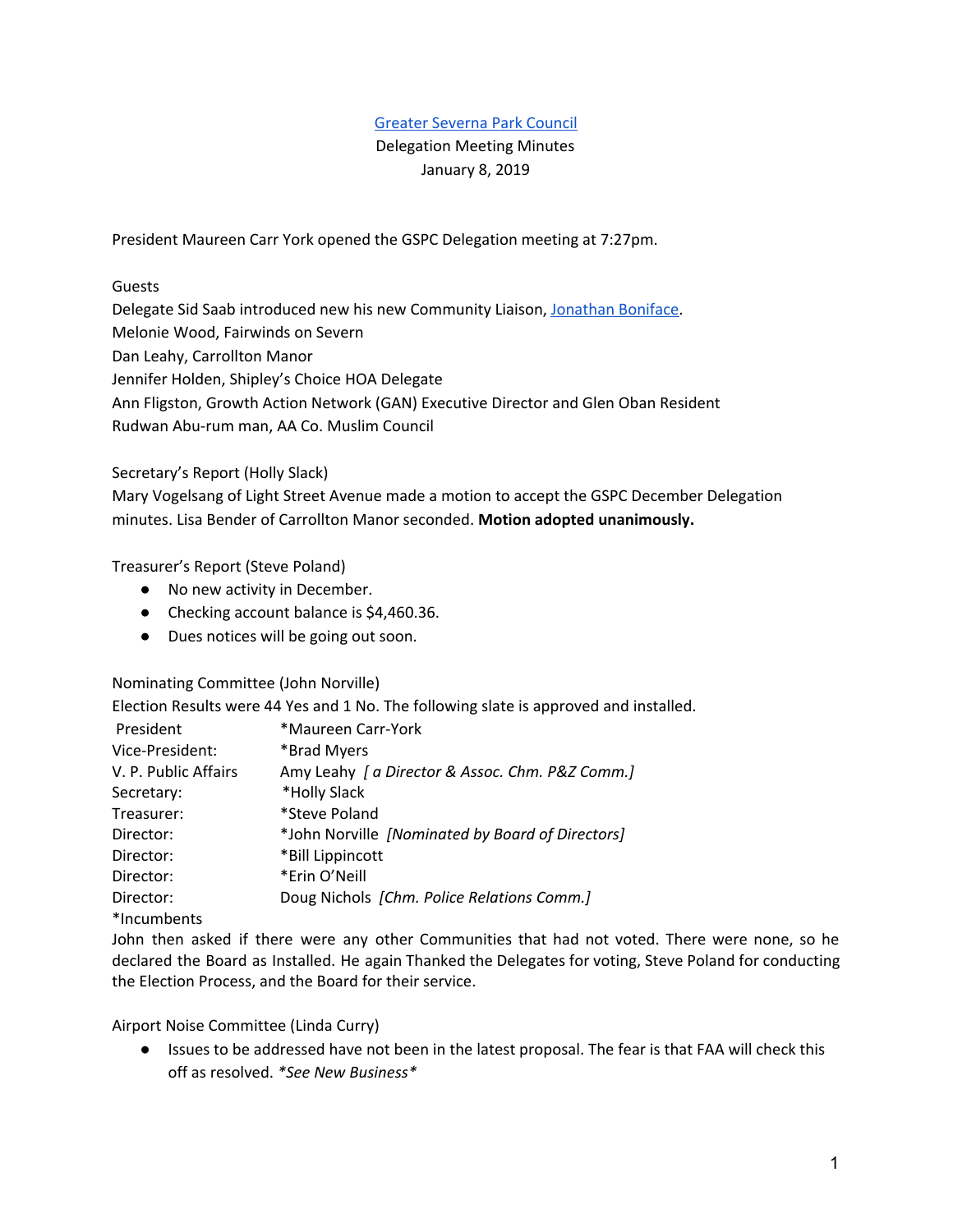- There is an app where you can report planes but the MAA does not send information to FAA. It is posted and filed but not reported.
- Community meeting on Jan 15.

Planning/Zoning/Legislation Committee (Amy and Art)

- There is an odd-shaped lot at Earleigh Heights Connector and Jumpers Hole Road that has been brought to our attention and will be investigated.
- Maryland State Hwy Administration at February Meeting MD Routes 2 and 3, widening to 3 lanes each way under long term planning with State.
- Bill 101-18: Requires 150' setback for residential property from paving of MD Route 3 (Crain Hwy). Does this include thru through Glen Bernie and into Brooklyn?
- 34 Whites Rd Community Meeting was not on the website for the required 21 day notice.
- 132 Overlea Rd, Severna Park Administrative Hearing, Jan 15. A Sabrina Park home on a triangular remnant of an old plat with existing stormwater ditches running within two sides of the three sided lot. Both a corner of the house and the corner of the driveway are within 4 feet of the centerline of the existing ditch which will not be changed. You might want to get a copy of the plan and show it to our guest speaker as an example of what some developers are planning to build these days.
- Former Board of Appeals member for District 5, Paul Devlin will be assisting the Magothy River Association.
- 61 East Joyce Lane Modifications pending, 11/27/2018. SPECIMEN TREES; REFORESTATION FEE IN LIEU; DPW DESIGN MANUAL; CONSERVATION THRESHOLD; STEEP SLOPES/BUFFERS. *\*See New Business\** The letter of Request and Justifications for Modifications for this 29 lot sketch plan is 34 pages long. Any plan that needs that much explanation as to why it should be built in conflict with the County Code needs to be reviewed very carefully. Arnold Preservation Council is taking action.
- 134 Governor Ritchie Highway Assisted Living Facility. This was presented at our November Meeting. Is there any follow up on this project. Administrative Hearing on December 6, 2018. Support, Oppose, Neither?
- 714 Dill Road Place R-5 zoning on existing waterfront lots in the critical area. Community Meeting held. 34 people attended. Create lot in front yard and pan handle lot in back. Precedent setting? Is this settled?
- Wroxeter Estates Sketch Plan Approved 11/28/2018. 5 lots on 56 acres of waterfront property. APC
- Sabrina Park, Phase 3 P&Z to Sabrina Park, Phase 3. We have revised the Engineering/Utility comments to address the Chartridge HOA comments dated August 1, 2018. Thank you Chartridge, Tom Scott and many others who have fought this battle for years.
- Marsh Landing Development Plan Approved by P&Z.
- Enclave at Severna Park requires follow-up on several questions. including the validity of the recent Pre-submission Community Meeting.
- The Badro Property Rezoning
- COMPREHENSIVE REZONING BEGINS IN 2019. If you see a rezoning in District 5, let GSPC know.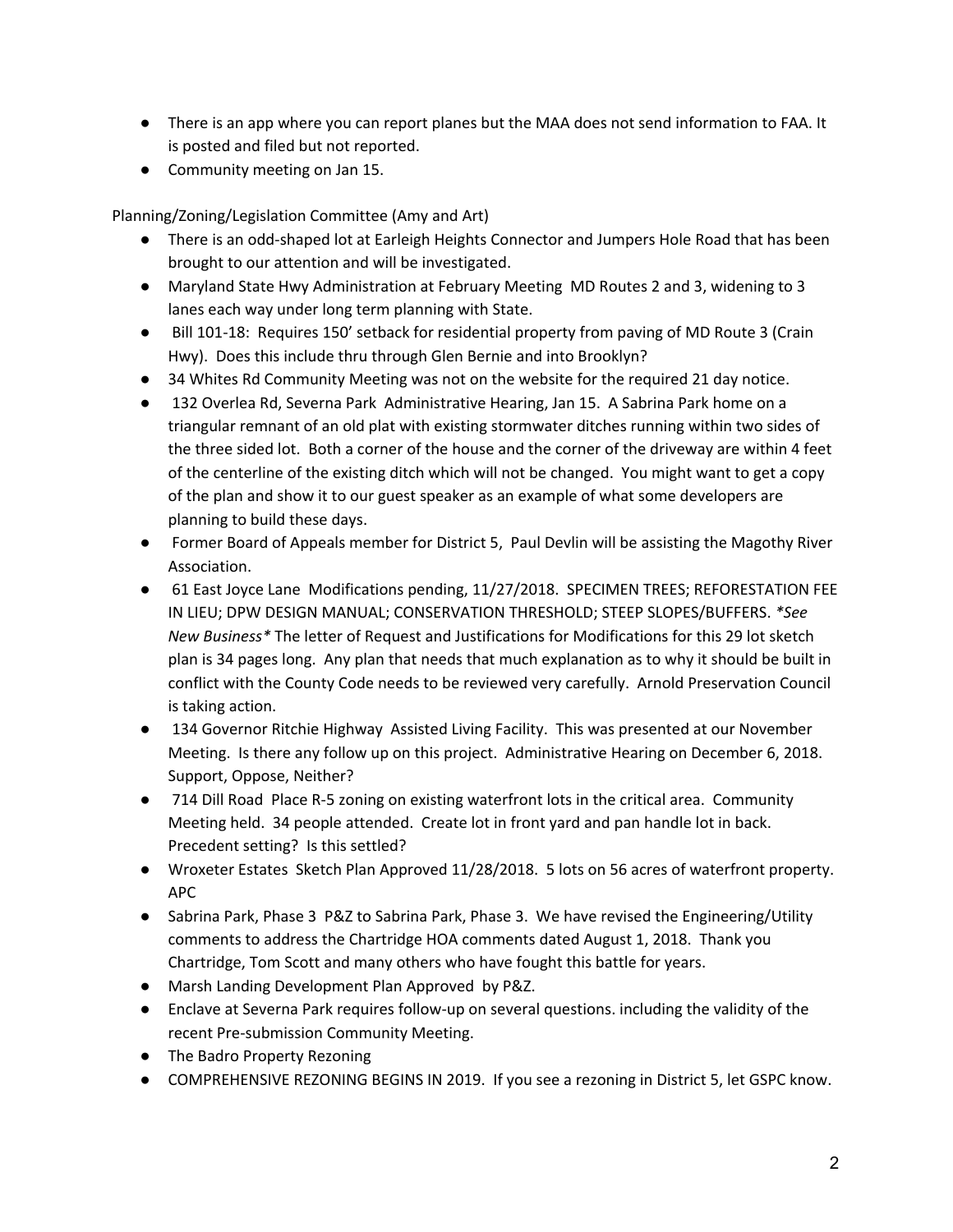- GSPC has 2 members on the Citizens Advisory Committee which will develop the General Development Plan
- 15% Anne Arundel County Real Property Tax Credit for Retired Veterans. For more information on how to apply, please contact the Office of Finance by calling (410) 222-1144
- West Benfield Road will be closed to thru traffic thru April 2019 or later.. Avoid the area.

Education Committee (Brad Myers and Holly Slack)

- [Superintendent](http://aacpsschools.org/pressr/?p=4649) George Arlotto recommends \$1.26B FY2020 operating budget that includes 201 teaching positions, multiple [compensation](http://aacpsschools.org/pressr/?p=4649) increases for employees.
- Board of Education to vote on [redistricting](http://aacpsschools.org/pressr/?p=4666) proposals to take to public hearing.
- There will be an opening for the CAC Board of Ed Severna Park Elementary representative next year. Details on how to apply coming soon.

Police Community Relations (Doug Nichols)

- 410.222.6145 is the new number for non-emergency police contact.
- Police commander January meeting cancelled.
- PCRC meeting next Wednesday.

Public Works (Erin O'Neill)

- Tomorrow is beginning of new session for State Legislature.
- If you see any potholes, you can report them to the county (410.222.7045) and state (410.841.1000).

SPHS Neighbors Committee (George Foote)

Erin Garth is having problems with exceedingly loud warmup music at new high school.

[ASPIRE](http://severnaparkaspire.com/) Report (Amy Leahy)

- ASPIRE awards celebrating Community Leadership will have their dinner in March.
- They are working on creating a Severna Park museum as well.

Environmental Committee (Paul and Lisa)

- Next environmental workshop for SRA is Tue, Jan 15 John Page Williams will talk about fishing secrets on Severn at Union Jacks.
- Drafting building moratorium proposal addressing stormwater management and aging infrastructure. HOAs have to deal with stormwater issues that is beyond their knowledge base. See document circulated by Maureen. Take this back to the community and forward specific comments to GSPC Environmental Committee or Maureen.
	- Dan Leahy: Perhaps the objective should be to get the code changed.
	- Appellate courts have stated you cannot take away development rights.
	- Karen from Berrywood: Minimum standards need to manage 1" rainfall. Consistently get more than that. Whole county needs to update their codes.

County Council Update by Amanda Fiedler, County Councilwoman